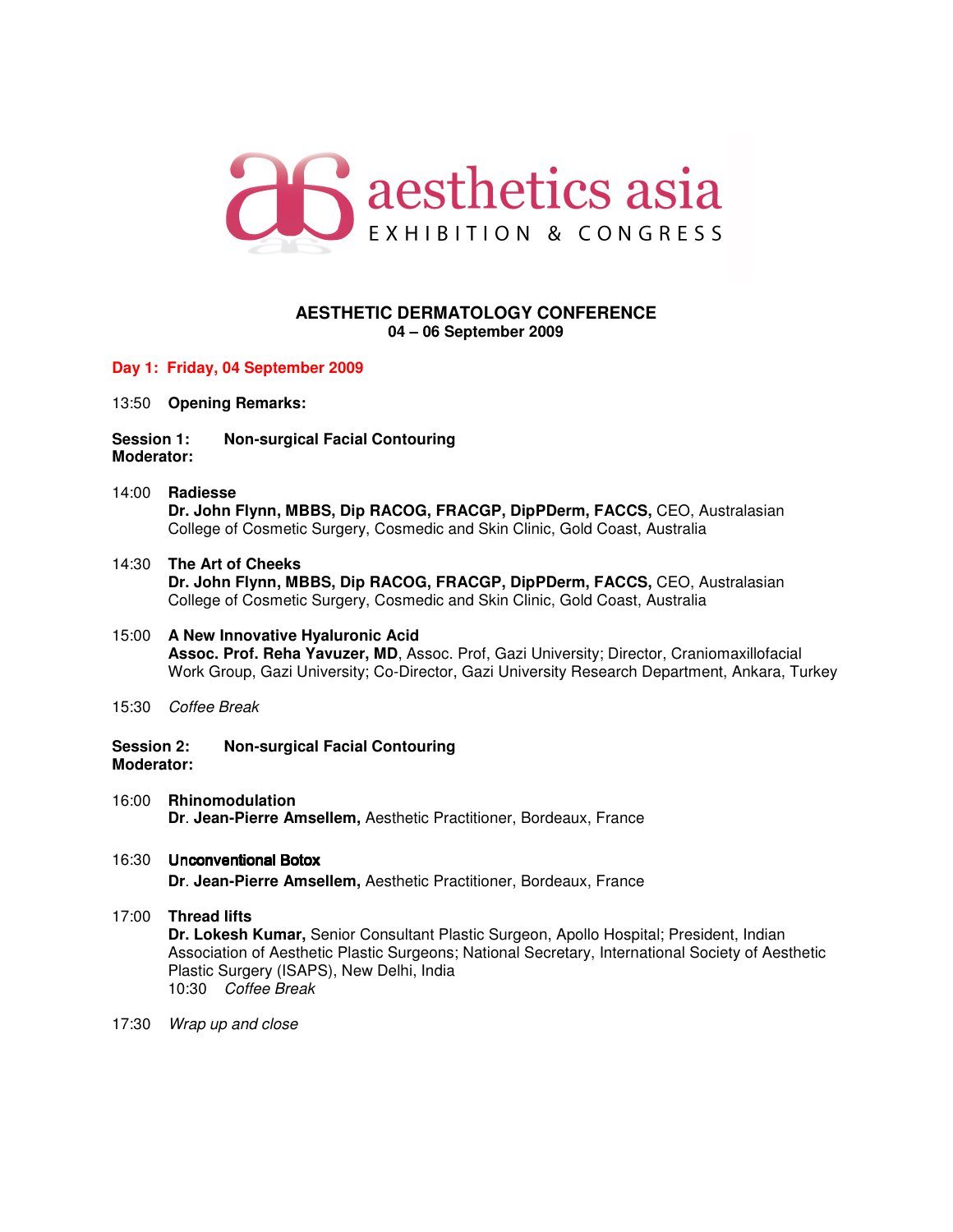#### **Day 2: Saturday, 05 September 2009**

**Session 1: Lasers, Lights and Devices Moderator:** 

#### 09:00 **Laser Resurfacing in Dark Skinned Patients**

**Dr. Shrirang Pandit,** Plastic & Reconstructive Surgeon, Professor, Plastic Surgery, Bharati Vidyapeeth, Sancheti Institute for Orthopaedics  $\&$  Rehabilitation; Hon Consultant Plastic Surgeon, Poona Hospital & Research Centre, Jehangir Hospital and Research Centre; Chief Burns Surgeon & Plastic Surgeon, H J Changede Memorial Intensive Burns Centre Surya Hospital, Pune, India

#### 09:30 **New Generation of LEDs**

#### 10:00 **Fractional Non Ablative Technologies**

10:30 Coffee Break

#### **Session 2: Lipolysis Moderator:**

# 11:00 **RF Lipoplasty**

**Dr. John Flynn, MBBS, Dip RACOG, FRACGP, DipPDerm, FACCS,** CEO, Australasian College of Cosmetic Surgery, Cosmedic and Skin Clinic, Gold Coast, Australia

#### 11:30 **Injection Lipolysis**

**Dr. Lokesh Kumar,** Senior Consultant Plastic Surgeon, Apollo Hospital; President, Indian Association of Aesthetic Plastic Surgeons; National Secretary, International Society of Aesthetic Plastic Surgery (ISAPS), New Delhi, India

#### 12:00 **Body Sculpturing**

12:30 Lunch Break

## **Session 3: Ideas and Innovations Moderator:**

- 14:00 **Ionic Pacemaker Dr. Xanya Weiss, PhD**, CEO, Ion Magnum Ltd, London, England; ; Ion Research, Inc., International Director of Research, Honolulu, Hawaii, USA
- 14:30 **Non-cross Linked Hyaluronic Acid Meso-Therapy Using Innovative Injection Device Dr. Kew-Ho Kim**, Plastic & Reconstructive Surgery Specialist, JPAS Esthetic Clinic, Clinical Professor, Younsei University, College of Medicine, Seoul, Korea
- 15:00 **Carbon Dioxide Therapy: To Propose or Not**
- 15:30 Coffee Break
- **Session 4: Ideas and Innovations Moderator:**
- 16:00 **Skincare Trends and New Ingredients**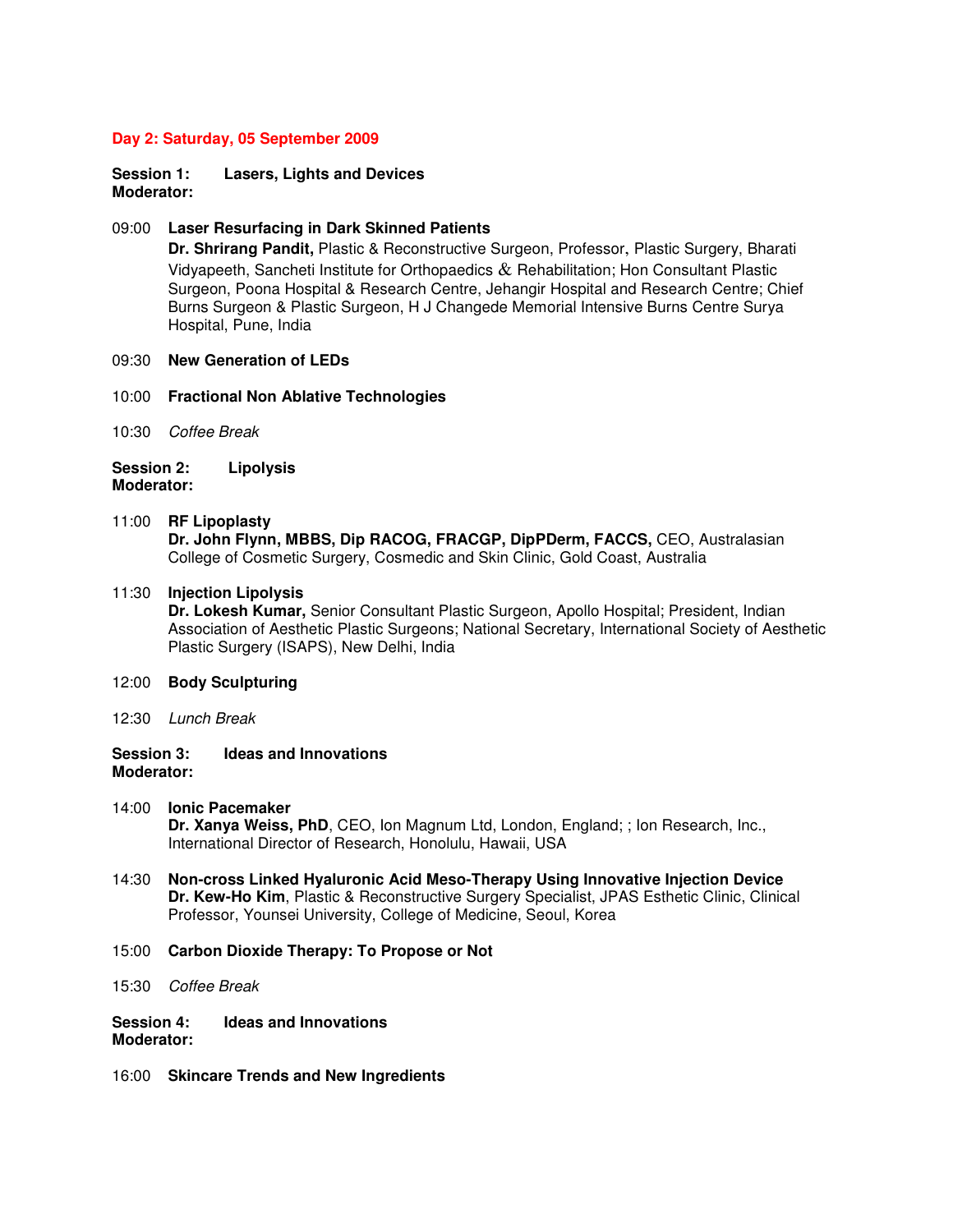## 16:30 **New Research in Cosmetic Dermatology**

- 17:00 **Medical Camouflage**
- 17:30 Wrap up and close

## **Day 3: Sunday, 06 September 2009**

# **Session 1: Cosmeceuticals**

**Moderator:** 

## 09:00 **Melasma**

**Dr. Joyce Lim Teng Ee,** Consultant Dermatologist, Dr. Joyce Lim Skin & Laser Centre; Visiting Consultant, National Skin Centre, Singapore

## 09:30 **Chemical Peels**

**Dr. Saumya Panda,** Assistant Professor, Department of Dermatology, KPC Medical College; Consultant Dermatologist, BelleVue Clinic & Woodlands Medical Centre, Kolkata, India

## 10:00 Accelerated Skin Wound Healing by Vitamin U (S-Methylmethionine Sulphonium) In Vitro and In

#### Vivo Model

**Dr. Won-Serk Kim,** Dermatologist, Assistant Professor & Chairman, Department of Dermatology, Kangbuk Samsung Hospital, Sungkyunkwan University School of Medicine, Seoul, Korea

10:30 Coffee Break

#### **Session 2: Hair Moderator:**

- 11:00 **Current Advances in Hair Restoration**
- 11:30 **Laser Hair Transplantation**
- 12:00 **Follicular Transplantation**
- 12:30 Wrap up and Close

## **Invited Speakers**

**Dr. Jean-Pierre Amsellem**, Aesthetic Practitioner, Bordeaux, France

**Dr. Joyce Lim Teng Ee,** Consultant Dermatologist, Dr. Joyce Lim Skin & Laser Centre; Visiting Consultant, National Skin Centre, Singapore

**Dr. Daniel Fleming**, FACCS, Trainer, Examiner and Immediate Past President, Australasian College of Cosmetic Surgery, The Cosmetic Surgery Institute of Australia, Brisbane, Australia

**Dr. John Flynn**, MBBS, Dip RACOG, FRACGP, DipPDerm, FACCS, CEO, Australasian College of Cosmetic Surgery, Cosmedic and Skin Clinic, Gold Coast, Australia

**Dr. Kew-Ho Kim,** Plastic & Reconstructive Surgery Specialist, Clinical Professor, Younsei University, College of Medicine, Seoul, Korea